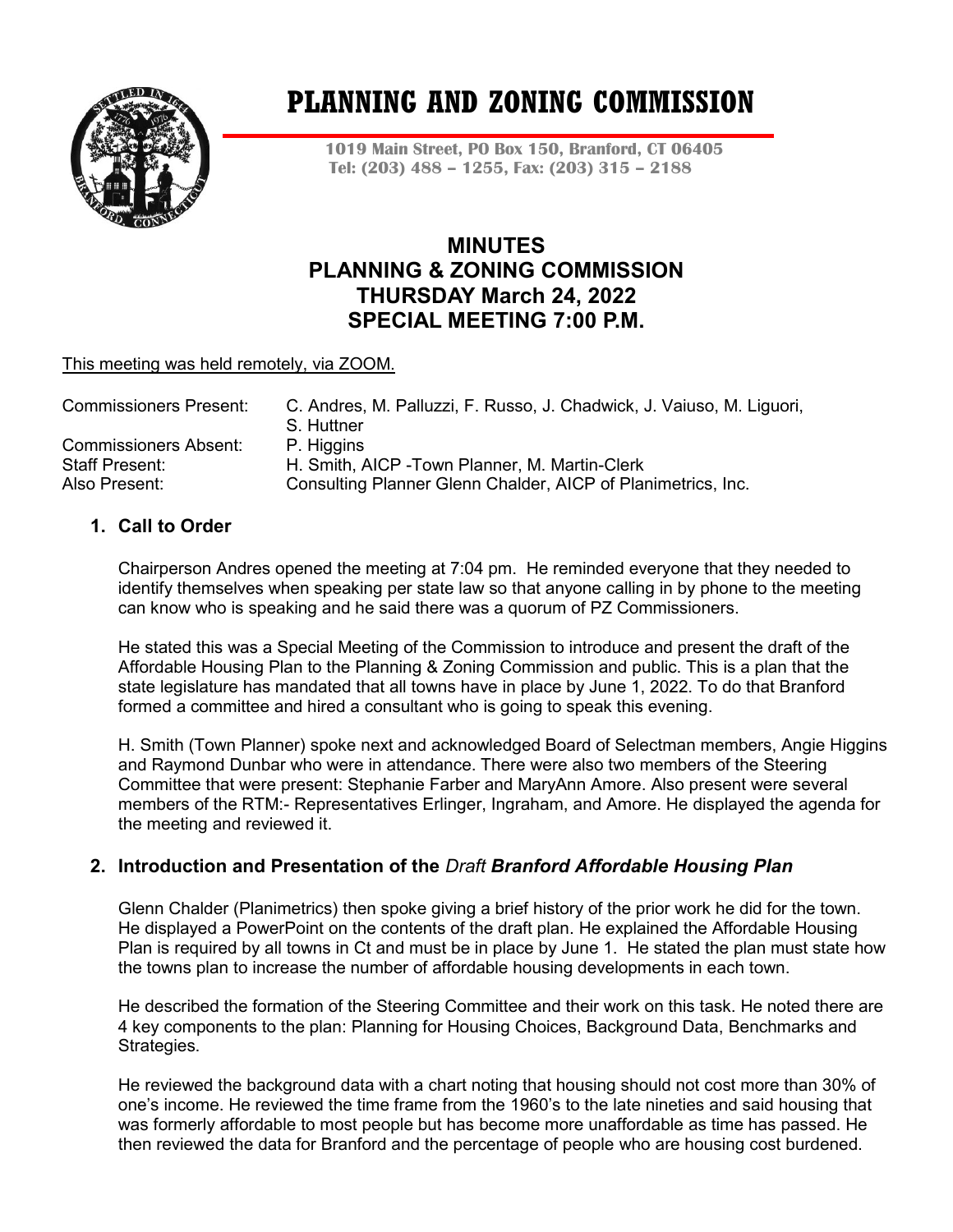He noted that if a housing unit is affordable but not deed restricted then it's not considered affordable by the estate of CT. Branford does have 477 units that do count as affordable housing by the state of CT . He went into more detail regarding these. He said that because this number of units is under the minimum required by the state, Branford is subject to the affordable housing procedure which means applicants can file Land Use applications and don't have to strictly comply with Zoning Regulations.

He then talked of benchmarks which were the results received from the housing survey that was given to Branford residents. He reviewed the percentages for each response.

He noted the overall goal is to provide a variety of housing choices in Branford for everyone, regardless of income, age, race disabilities, etc.

He then talked of strategies to achieve this such as establishing an Affordable Housing Advisory Committee and to encourage the formation of a Branford Hosing Exchange. Also another goal is to set up a special housing fund which would be a dedicated place for funds to support affordable housing efforts.

He then went over several Strategies proposed in the Plan noting establishing design guidelines or requirements for multi-family housing had been noted in the survey as important. He showed some samples from the Town of Simsbury. Another strategy is to look at ways to guide the location of affordable housing; such as near the town center or near the train station or bus routes. Also, along major roads etc. Other strategies would be to work with the housing authority to increase assisted housing and to increase deed restricted housing and other state recognized units.

He then reviewed the data for mobile home parks and talked of landlord owned versus resident owned. Another strategy talked about was reviewing the regulations and increasing housing options available to people. He spoke of middle housing and all the different types of housing that includes.

He then talked about preparing for deed restricted housing as another strategy. This could mean preparing standard documents for all deed restricted developments. Also, the administrator that oversees the affordability plan be chosen by the Planning & Zoning Commission to be certain they are qualified.

Chairperson Andres and several of the other commissioners asked questions.

#### **3. Public Comments**

H. Smith reviewed the procedures for participating in the Public Comment portion of the meeting.

1. Lisa Arpin-(Town Clerk) she asked how mobile homes fit into the synergy of affordable housing. She thinks in Branford the land is owned by the property owner and the individual homes are owned by the residents. So, does that mean the mobile homes would not qualify as affordable housing?

G. Chalder said mobile homes fall into the category of naturally occurring affordable housing. They meet the state guidelines for affordable units. But generally they don't count on the state list of units because they don't have deed restrictions on them. However, there was a legislative change in the past 5 years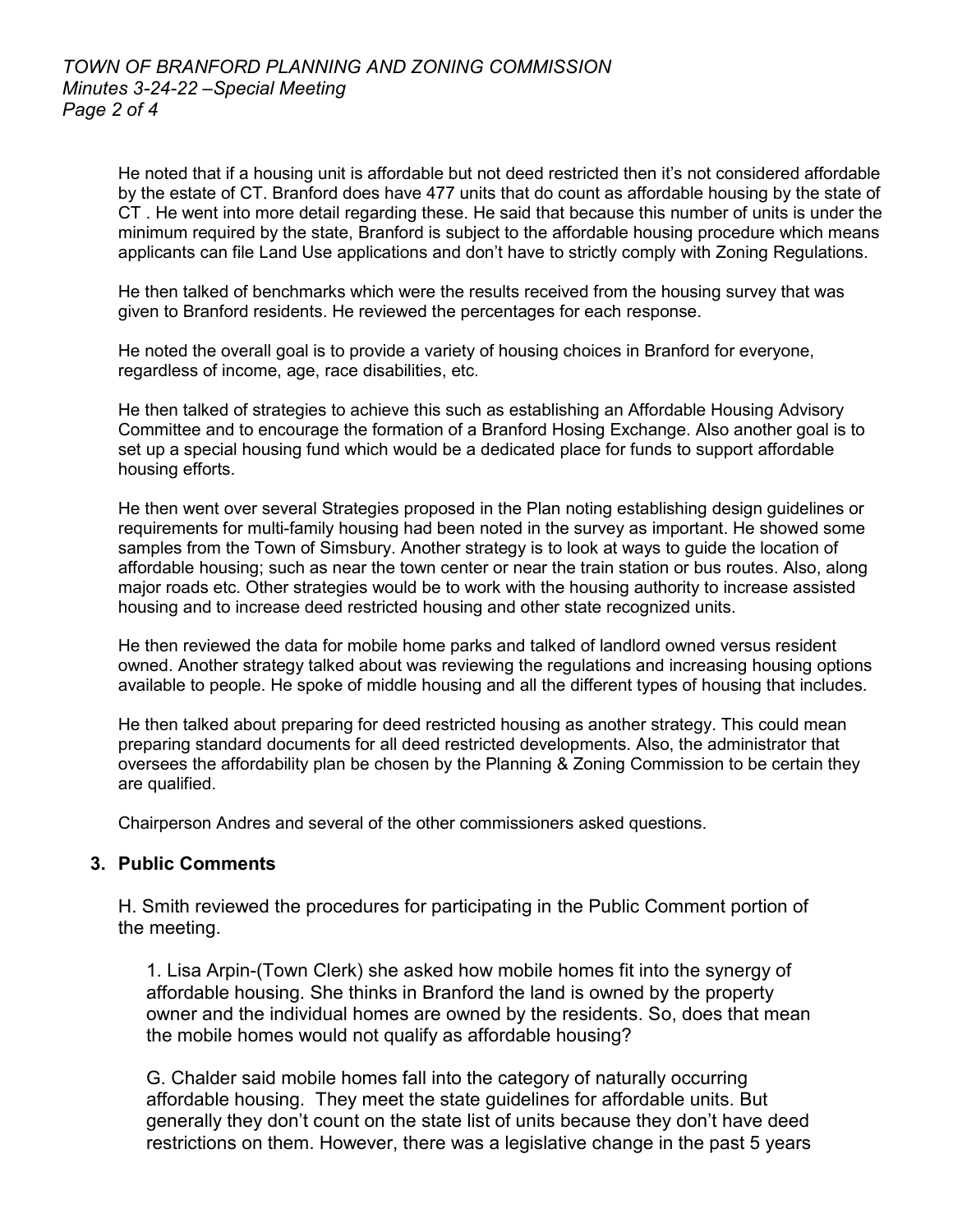or so which included resident owned mobile home parks. But the economics of purchasing the land is challenging for lower or moderate income mobile home owners. So, the question is, should or does the town want to get involved in this? This entails property maintenance issues, etc.

2. Jeff Clark-(60 Maple St)-He said he's been a resident since 1947 and has seen the town grow. He has studied the affordability plan in depth and will send H. Smith his comments. He has completed the housing survey and has participated in one of the affordable housing committees and he complimented the committee on their work.

He commented on the strengths and weakness of the affordability plan. One strength is its puts housing right in our face. Since the real estate inventory is at a historic low in Branford. Prices are going to go thru the roof so this issue needs to be addressed. He likes the idea of a housing trust fund.

He also thinks the idea of a list to show buyers and sellers what is available in Branford would be very helpful. There is no main list now.

A weakness in the plan is that it doesn't include pine orchard or short beach and the Commission should only approve the plan if it contains a disclaimer that they are not included in the plan. But, it would be helpful if those 2 associations participated and endorsed this plan or formed their own plan.

He doesn't like the state's number of 10% for affordable housing. He states if you do the math, it is impossible for Branford to ever achieve that number. He went over the number of units that would need to be created to meet this goal. He suggested instead that Branford create more senior housing and housing for the disabled.

 3. Eric Steinlof- He asked if transportation costs factor into affordability and if that Factors into the plan.

 Glenn replied and said no, it is not factored in although for many people it can be the second largest expense. The Committee discussed this issue and felt that the transit oriented districts could be an opportunity for people in that they would not necessarily have to own a car. Glenn noted that this is an important item to note.

4. MaryAnn Amore- She agreed with Jeff Clark's comment that it's great to have this plan. She said it was a pleasure to participate in the development of this plan and to see the outline of the plan with so many potentials for developments of strategies in Branford. She looks forward to what's going to come out of the plan and she's hoping that this plan is taken seriously and monitored because it should have meaning.

5. Sharon R. –She noted this is a very extensive effort to address a concern that is quite serious. She said she has two children and she has lived in Branford